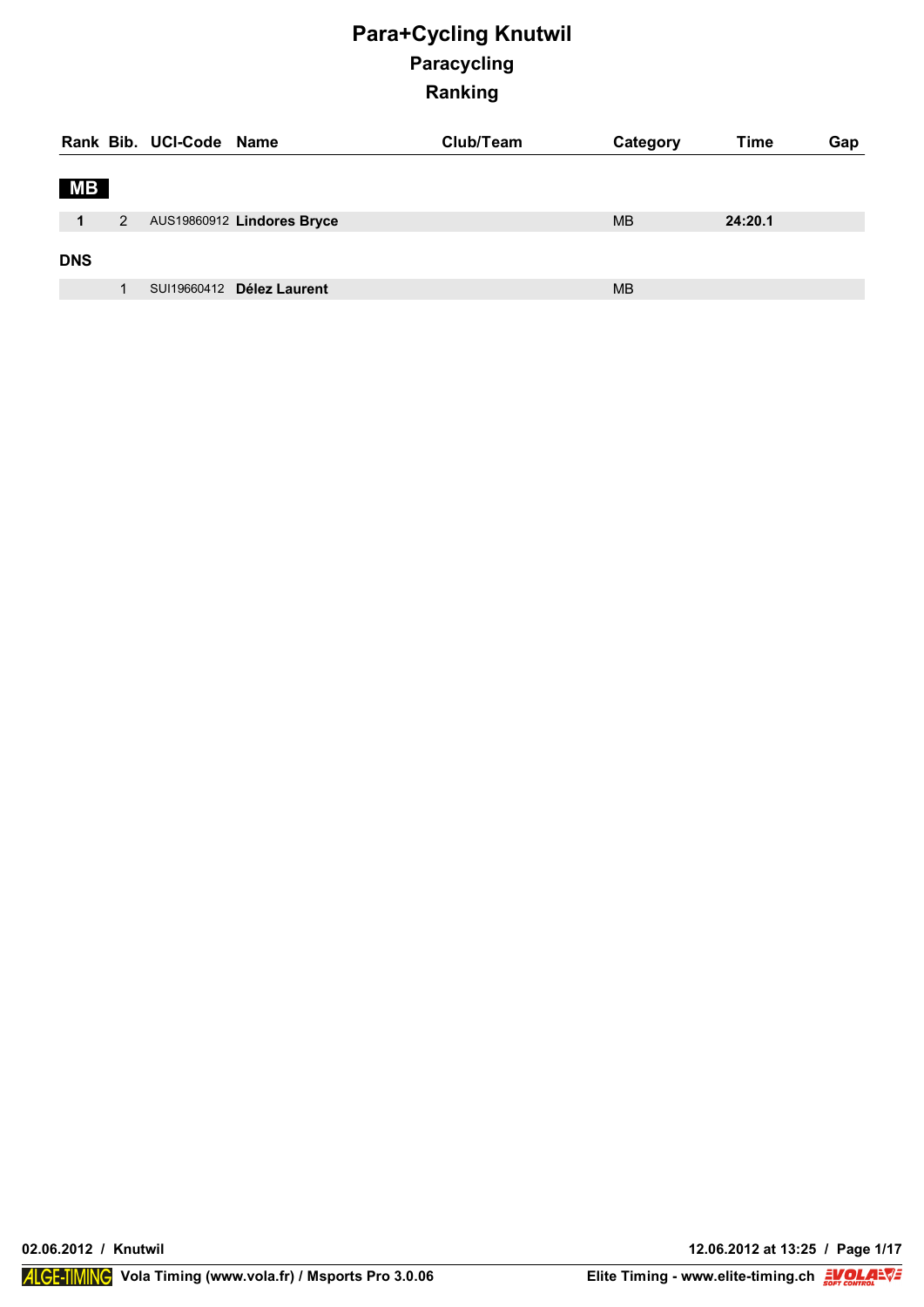|            |   | Rank Bib. UCI-Code Name |                             | Club/Team                      | Category        | Time | Gap |
|------------|---|-------------------------|-----------------------------|--------------------------------|-----------------|------|-----|
| MC1        |   |                         |                             |                                |                 |      |     |
| <b>DNS</b> |   |                         |                             |                                |                 |      |     |
|            | 4 |                         | ITA19930808 Pusateri Andrea | TEAM MTB BEE AND BIKE BREGNANO | MC <sub>1</sub> |      |     |

**02.06.2012 / Knutwil 12.06.2012 at 13:25 / Page 2/17**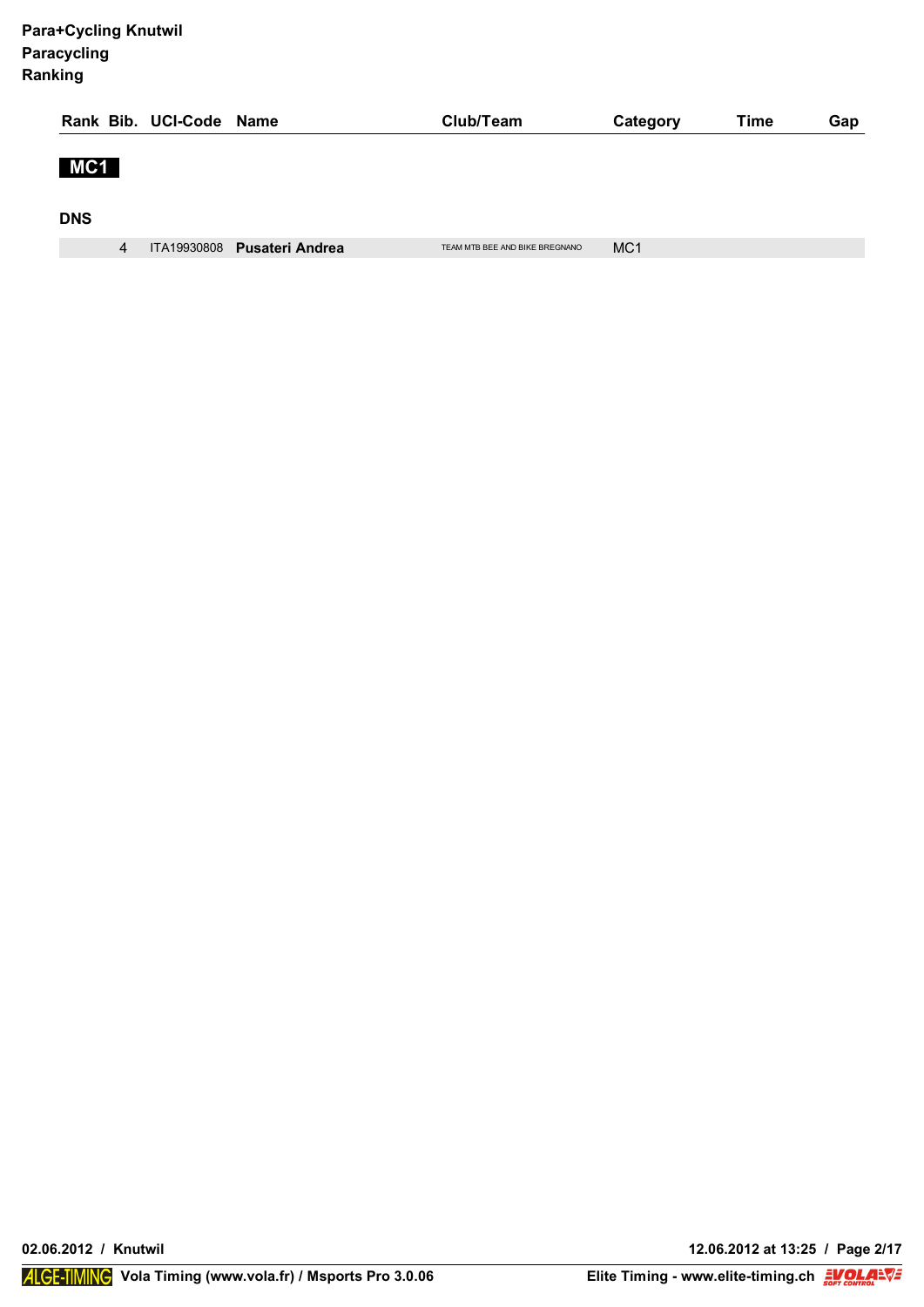|     |   | Rank Bib. UCI-Code Name |                            | Club/Team | Category        | Time    | Gap |
|-----|---|-------------------------|----------------------------|-----------|-----------------|---------|-----|
| MC2 |   |                         |                            |           |                 |         |     |
|     | 5 |                         | SUI19741117 Bolliger Roger |           | MC <sub>2</sub> | 28:31.2 |     |

**02.06.2012 / Knutwil 12.06.2012 at 13:25 / Page 3/17**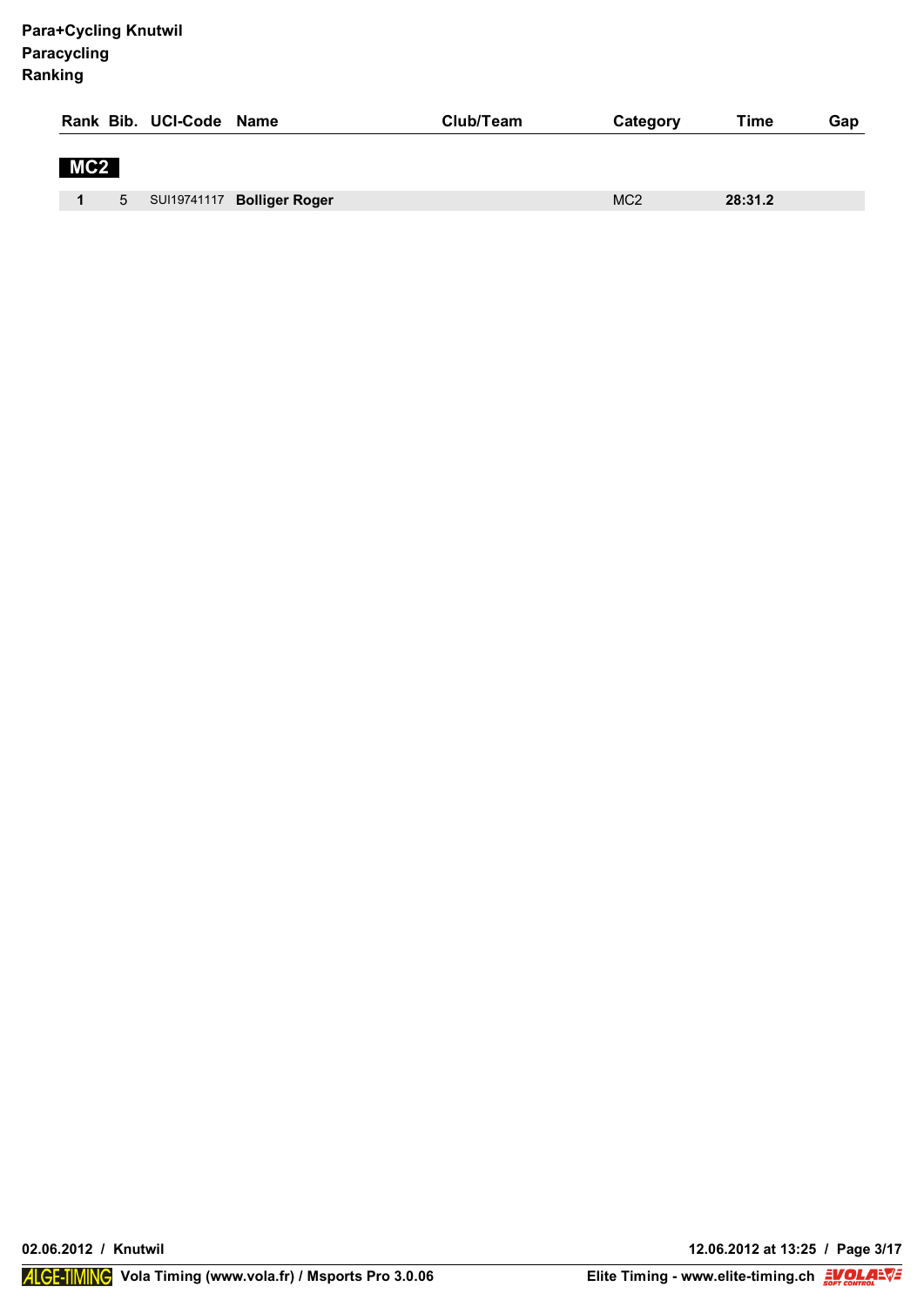| MH1<br>beit halohem<br>MH <sub>1</sub><br>25:31.1<br>1<br>37<br><b>Koby Lion</b><br>ISR19760525<br>$\mathbf{2}$<br>MH <sub>1</sub><br>26:06.8<br>38<br><b>Rohan Mark</b><br>Shannonside cc<br>IRL19810726<br>3<br><b>Fankhauser Tobias</b><br>MH <sub>1</sub><br>26:20.2<br>34<br><b>RC Zentralschweiz</b><br>SUI19891109<br>MH <sub>1</sub><br>4<br>26:24.8<br>31<br>AUT19631218 Etzlstorfer Christoph<br>RSC heindl OÖ / Team Sopur<br>MH <sub>1</sub><br>5<br>35<br><b>ABSV Wien</b><br>26:52.5<br>AUT19591008 Schattauer Wolfgang<br>6<br>MH <sub>1</sub><br>33<br>CZE19670320 Kovar Martin<br>27:07.4<br>$\overline{7}$<br>MH <sub>1</sub><br>36<br>FRA19651216 Pascal Patrick<br>27:51.5<br>8<br>MH <sub>1</sub><br>16<br>CZE19760229 Foltyn Pavel<br>30:22.8<br>MH <sub>1</sub><br>9<br>30<br><b>Team Race-Stuff</b><br>GER19701215<br><b>Bröer Torben</b><br>32:13.8<br>10<br>MH <sub>1</sub><br>32<br>FRA19660311 Marchal Christophe<br>32:39.3<br>ETOILE HANDISPORT ST-NABORD<br>11<br>MH <sub>1</sub><br>15<br>van Eck Gerrit<br>DRC de Mol<br>33:20.2<br>NED19581002<br>MH <sub>1</sub><br>12<br>34:22.4<br>20<br>ITA19860209<br>Villa Federico<br>MH <sub>1</sub><br>13<br>23<br>SUI19950118<br><b>Wittwer Reto</b><br>35:56.0<br>MH <sub>1</sub><br>14<br><b>Giozet Davide</b><br><b>VELO CLUB SOMMESE</b><br>37:42.0<br>24<br>ITA19750126<br>MH <sub>1</sub><br>15<br>21<br>Früh Benjamin<br><b>RC Zürich</b><br>38:10.6<br>SUI19920213<br>MH <sub>1</sub><br>16<br>40:09.9<br>25<br><b>Kiemes Andreas</b><br>Otto Bock Team / RSV Heilbronn<br>GER19690415<br>MH <sub>1</sub><br>17<br>19<br>Cremonesi Luca<br>PD <sub>3R</sub><br>40:46.9<br>ITA19720311<br>18<br>MH <sub>1</sub><br>18<br>45:25.2<br>CZE19691024 Kaderavek Jiri<br>Prague Robots/redbikes.eu<br>19<br>22<br><b>PD3R ITALIA</b><br>MH <sub>1</sub><br>ITA19810228<br>Villa Alessandro<br>56:03.9 |  | Rank Bib. UCI-Code | Name | Club/Team | Category | Time | Gap     |
|-----------------------------------------------------------------------------------------------------------------------------------------------------------------------------------------------------------------------------------------------------------------------------------------------------------------------------------------------------------------------------------------------------------------------------------------------------------------------------------------------------------------------------------------------------------------------------------------------------------------------------------------------------------------------------------------------------------------------------------------------------------------------------------------------------------------------------------------------------------------------------------------------------------------------------------------------------------------------------------------------------------------------------------------------------------------------------------------------------------------------------------------------------------------------------------------------------------------------------------------------------------------------------------------------------------------------------------------------------------------------------------------------------------------------------------------------------------------------------------------------------------------------------------------------------------------------------------------------------------------------------------------------------------------------------------------------------------------------------------------------------------------------------------------------------------------------------------------------------------------------------------|--|--------------------|------|-----------|----------|------|---------|
|                                                                                                                                                                                                                                                                                                                                                                                                                                                                                                                                                                                                                                                                                                                                                                                                                                                                                                                                                                                                                                                                                                                                                                                                                                                                                                                                                                                                                                                                                                                                                                                                                                                                                                                                                                                                                                                                                   |  |                    |      |           |          |      |         |
|                                                                                                                                                                                                                                                                                                                                                                                                                                                                                                                                                                                                                                                                                                                                                                                                                                                                                                                                                                                                                                                                                                                                                                                                                                                                                                                                                                                                                                                                                                                                                                                                                                                                                                                                                                                                                                                                                   |  |                    |      |           |          |      |         |
|                                                                                                                                                                                                                                                                                                                                                                                                                                                                                                                                                                                                                                                                                                                                                                                                                                                                                                                                                                                                                                                                                                                                                                                                                                                                                                                                                                                                                                                                                                                                                                                                                                                                                                                                                                                                                                                                                   |  |                    |      |           |          |      |         |
|                                                                                                                                                                                                                                                                                                                                                                                                                                                                                                                                                                                                                                                                                                                                                                                                                                                                                                                                                                                                                                                                                                                                                                                                                                                                                                                                                                                                                                                                                                                                                                                                                                                                                                                                                                                                                                                                                   |  |                    |      |           |          |      | 35.7    |
|                                                                                                                                                                                                                                                                                                                                                                                                                                                                                                                                                                                                                                                                                                                                                                                                                                                                                                                                                                                                                                                                                                                                                                                                                                                                                                                                                                                                                                                                                                                                                                                                                                                                                                                                                                                                                                                                                   |  |                    |      |           |          |      | 49.1    |
|                                                                                                                                                                                                                                                                                                                                                                                                                                                                                                                                                                                                                                                                                                                                                                                                                                                                                                                                                                                                                                                                                                                                                                                                                                                                                                                                                                                                                                                                                                                                                                                                                                                                                                                                                                                                                                                                                   |  |                    |      |           |          |      | 53.7    |
|                                                                                                                                                                                                                                                                                                                                                                                                                                                                                                                                                                                                                                                                                                                                                                                                                                                                                                                                                                                                                                                                                                                                                                                                                                                                                                                                                                                                                                                                                                                                                                                                                                                                                                                                                                                                                                                                                   |  |                    |      |           |          |      | 1:21.4  |
|                                                                                                                                                                                                                                                                                                                                                                                                                                                                                                                                                                                                                                                                                                                                                                                                                                                                                                                                                                                                                                                                                                                                                                                                                                                                                                                                                                                                                                                                                                                                                                                                                                                                                                                                                                                                                                                                                   |  |                    |      |           |          |      | 1:36.3  |
|                                                                                                                                                                                                                                                                                                                                                                                                                                                                                                                                                                                                                                                                                                                                                                                                                                                                                                                                                                                                                                                                                                                                                                                                                                                                                                                                                                                                                                                                                                                                                                                                                                                                                                                                                                                                                                                                                   |  |                    |      |           |          |      | 2:20.4  |
|                                                                                                                                                                                                                                                                                                                                                                                                                                                                                                                                                                                                                                                                                                                                                                                                                                                                                                                                                                                                                                                                                                                                                                                                                                                                                                                                                                                                                                                                                                                                                                                                                                                                                                                                                                                                                                                                                   |  |                    |      |           |          |      | 4:51.7  |
|                                                                                                                                                                                                                                                                                                                                                                                                                                                                                                                                                                                                                                                                                                                                                                                                                                                                                                                                                                                                                                                                                                                                                                                                                                                                                                                                                                                                                                                                                                                                                                                                                                                                                                                                                                                                                                                                                   |  |                    |      |           |          |      | 6:42.7  |
|                                                                                                                                                                                                                                                                                                                                                                                                                                                                                                                                                                                                                                                                                                                                                                                                                                                                                                                                                                                                                                                                                                                                                                                                                                                                                                                                                                                                                                                                                                                                                                                                                                                                                                                                                                                                                                                                                   |  |                    |      |           |          |      | 7:08.2  |
|                                                                                                                                                                                                                                                                                                                                                                                                                                                                                                                                                                                                                                                                                                                                                                                                                                                                                                                                                                                                                                                                                                                                                                                                                                                                                                                                                                                                                                                                                                                                                                                                                                                                                                                                                                                                                                                                                   |  |                    |      |           |          |      | 7:49.1  |
|                                                                                                                                                                                                                                                                                                                                                                                                                                                                                                                                                                                                                                                                                                                                                                                                                                                                                                                                                                                                                                                                                                                                                                                                                                                                                                                                                                                                                                                                                                                                                                                                                                                                                                                                                                                                                                                                                   |  |                    |      |           |          |      | 8:51.3  |
|                                                                                                                                                                                                                                                                                                                                                                                                                                                                                                                                                                                                                                                                                                                                                                                                                                                                                                                                                                                                                                                                                                                                                                                                                                                                                                                                                                                                                                                                                                                                                                                                                                                                                                                                                                                                                                                                                   |  |                    |      |           |          |      | 10:24.9 |
|                                                                                                                                                                                                                                                                                                                                                                                                                                                                                                                                                                                                                                                                                                                                                                                                                                                                                                                                                                                                                                                                                                                                                                                                                                                                                                                                                                                                                                                                                                                                                                                                                                                                                                                                                                                                                                                                                   |  |                    |      |           |          |      | 12:10.9 |
|                                                                                                                                                                                                                                                                                                                                                                                                                                                                                                                                                                                                                                                                                                                                                                                                                                                                                                                                                                                                                                                                                                                                                                                                                                                                                                                                                                                                                                                                                                                                                                                                                                                                                                                                                                                                                                                                                   |  |                    |      |           |          |      | 12:39.5 |
|                                                                                                                                                                                                                                                                                                                                                                                                                                                                                                                                                                                                                                                                                                                                                                                                                                                                                                                                                                                                                                                                                                                                                                                                                                                                                                                                                                                                                                                                                                                                                                                                                                                                                                                                                                                                                                                                                   |  |                    |      |           |          |      | 14:38.8 |
|                                                                                                                                                                                                                                                                                                                                                                                                                                                                                                                                                                                                                                                                                                                                                                                                                                                                                                                                                                                                                                                                                                                                                                                                                                                                                                                                                                                                                                                                                                                                                                                                                                                                                                                                                                                                                                                                                   |  |                    |      |           |          |      | 15:15.8 |
|                                                                                                                                                                                                                                                                                                                                                                                                                                                                                                                                                                                                                                                                                                                                                                                                                                                                                                                                                                                                                                                                                                                                                                                                                                                                                                                                                                                                                                                                                                                                                                                                                                                                                                                                                                                                                                                                                   |  |                    |      |           |          |      | 19:54.1 |
|                                                                                                                                                                                                                                                                                                                                                                                                                                                                                                                                                                                                                                                                                                                                                                                                                                                                                                                                                                                                                                                                                                                                                                                                                                                                                                                                                                                                                                                                                                                                                                                                                                                                                                                                                                                                                                                                                   |  |                    |      |           |          |      | 30:32.8 |
|                                                                                                                                                                                                                                                                                                                                                                                                                                                                                                                                                                                                                                                                                                                                                                                                                                                                                                                                                                                                                                                                                                                                                                                                                                                                                                                                                                                                                                                                                                                                                                                                                                                                                                                                                                                                                                                                                   |  |                    |      |           |          |      |         |

**DNS**

| 17 |                          | FRA19750313 Lalloz Julien | TEAM HANDBIKE COMTOIS MH1         |                 |
|----|--------------------------|---------------------------|-----------------------------------|-----------------|
| 26 |                          | BEL19790501 Habsch Roger  | rolling lions                     | MH1             |
| 27 | CZE19730402M Kuchta Ji?í |                           | <b>Redbikes</b>                   | MH <sub>1</sub> |
| 28 |                          | CZE19730614 Bohacek Petr  | Redbikes / SK CC ZDAR N. SAZ. MH1 |                 |
| 29 | CZE19820205 Dvorak Ivan  |                           |                                   | MH <sub>1</sub> |

**02.06.2012 / Knutwil 12.06.2012 at 13:25 / Page 4/17**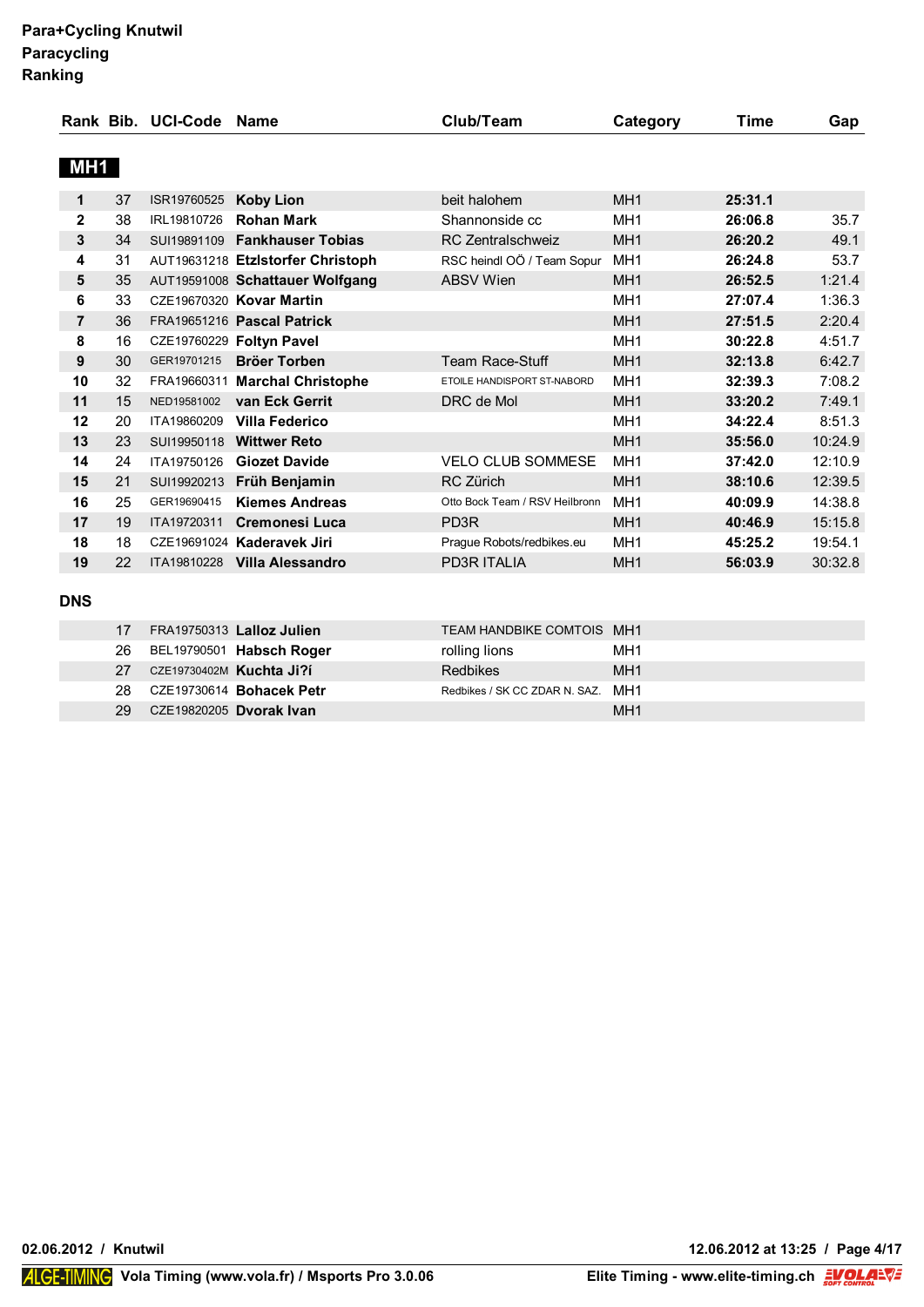|                 |     | Rank Bib. UCI-Code Name        |                                 | Club/Team                          | Category        | <b>Time</b> | Gap     |
|-----------------|-----|--------------------------------|---------------------------------|------------------------------------|-----------------|-------------|---------|
| MH <sub>2</sub> |     |                                |                                 |                                    |                 |             |         |
|                 |     |                                |                                 |                                    |                 |             |         |
| 1               | 135 | SUI19580128 Frei Heinz         |                                 | TopEnd                             | MH2             | 29:13.5     |         |
| $\mathbf{2}$    | 139 |                                | FRA19740909 Franek David        | Stade Français Paris               | MH <sub>2</sub> | 29:55.1     | 41.6    |
| 3               | 137 |                                | ITA-1973/06/03 Podesta Vittorio | BARILLA BLU TEAM by ACHILLES       | MH <sub>2</sub> | 29:57.6     | 44.1    |
| 4               | 140 |                                | SUI19600712 Berset Jean-Marc    |                                    | MH <sub>2</sub> | 30:07.9     | 54.4    |
| 5               | 138 |                                | AUT19690512 Ablinger Walter     | RSC heindl Oberösterreich          | MH <sub>2</sub> | 30:24.0     | 1:10.5  |
| 6               | 136 |                                | SUI19690928 Weber Lukas         | <b>RCZ Zürich</b>                  | MH <sub>2</sub> | 30:31.0     | 1:17.5  |
| $\overline{7}$  | 129 |                                | RSA19670203 McCreadie Stuart    |                                    | MH <sub>2</sub> | 30:52.1     | 1:38.6  |
| 8               | 131 |                                | AUT19690724 Putz Manfred        |                                    | MH <sub>2</sub> | 31:42.3     | 2:28.8  |
| 9               | 134 |                                | FRA19680614 Narce Ludovic       | C.S.B.J.Handisport                 | MH <sub>2</sub> | 31:44.7     | 2:31.2  |
| 10              | 130 | GER19640809                    | <b>Weber Max</b>                |                                    | MH <sub>2</sub> | 32:07.1     | 2:53.6  |
| 11              | 133 |                                | FRA19851123 Assas Mehrez        | Stade Français Paris               | MH <sub>2</sub> | 32:58.3     | 3:44.8  |
| 12              | 105 |                                | FRA19750415 Leray Gregory       | Road Runner HS                     | MH <sub>2</sub> | 33:17.6     | 4:04.1  |
| 13              | 128 |                                | CZE19870630 Tomanek Jan         | Fany cycling team                  | MH <sub>2</sub> | 33:41.7     | 4:28.2  |
| 14              | 118 |                                | AUS19910905 Welsh Alexander     |                                    | MH <sub>2</sub> | 34:00.0     | 4:46.5  |
| 15              | 116 |                                | FRA19610319 Szesny Richard      | A.S.H.P.A. Strasbourg              | MH <sub>2</sub> | 34:05.7     | 4:52.2  |
| 16              | 125 |                                | ITA-1975-02-23 Di Bari Saverio  | SPORTABILI/ACHILLES                | MH <sub>2</sub> | 34:47.8     | 5:34.3  |
| 17              | 121 |                                | SUI19631106 Bobst Hansruedi     | RC-Solothurn                       | MH <sub>2</sub> | 35:02.2     | 5:48.7  |
| 18              | 132 |                                | FRA19810518 Declerk Sébastien   |                                    | MH <sub>2</sub> | 35:17.1     | 6:03.6  |
| 19              | 100 | <b>BEL19730503 Felies Nico</b> |                                 | Best Of Europe Handbike Team       | MH <sub>2</sub> | 35:36.3     | 6:22.8  |
| 20              | 96  |                                | AUT19700505 Bechter Thomas      | RC-ENJO Vorarlberg                 | MH <sub>2</sub> | 35:44.6     | 6:31.1  |
| 21              | 127 | GER19660408                    | Pieper Jörg                     | Team Sopur / GC Nenndorf           | MH <sub>2</sub> | 35:57.2     | 6:43.7  |
| 22              | 115 |                                | CZE19770820 Siska Michal        | Nutrend Specialized team           | MH <sub>2</sub> | 36:10.0     | 6:56.5  |
| 23              | 114 | GER19611229                    | <b>Sigg Winfried</b>            | Radsport Rhein Neckar              | MH <sub>2</sub> | 36:14.8     | 7:01.3  |
| 24              | 110 | GER19640524                    | <b>Neuske Markolf</b>           | Team PRO ACTIV/RSG Ludwigsburg     | MH <sub>2</sub> | 36:20.8     | 7:07.3  |
| 25              | 124 |                                | SUI19661206 Gilgen Luca         | <b>GP Ticino</b>                   | MH <sub>2</sub> | 36:21.9     | 7:08.4  |
| 26              | 117 | GER19580716                    | <b>Weiß Siegfried</b>           |                                    | MH <sub>2</sub> | 36:57.6     | 7:44.1  |
| 27              | 98  |                                | ITA19750221 Conforti Claudio    |                                    | MH <sub>2</sub> | 37:58.8     | 8:45.3  |
| 28              | 111 |                                | AUS19910815 Quinlan Harley      |                                    | MH <sub>2</sub> | 38:03.3     | 8:49.8  |
| 29              | 112 |                                | FRA19731022 Riadh Tarsim        |                                    | MH <sub>2</sub> | 39:21.6     | 10:08.1 |
| 30              | 120 |                                | SUI19700105 Marti Albert        | Rollstuhlclub Winterthur-Schaf MH2 |                 | 39:38.8     | 10:25.3 |
| 31              | 99  |                                | BEL19700416 D'Hulster Ward      | THE SPIRIT OF HANDCYCLING MH2      |                 | 40:37.0     | 11:23.5 |
| 32              | 107 |                                | FRA19740324 Martel Fabrice      |                                    | MH <sub>2</sub> | 40:51.1     | 11:37.6 |
| 33              | 109 |                                | FRA19610912 Moyses Patrick      |                                    | MH <sub>2</sub> | 43:45.5     | 14:32.0 |
| 34              | 123 |                                | SUI19731010 Donghi Gian Paolo   | <b>GPT TICINO</b>                  | MH <sub>2</sub> | 47:41.0     | 18:27.5 |
| 35              | 102 | ALB19690618 Doku Haki          |                                 | <b>GS RANCILIO</b>                 | MH <sub>2</sub> | 48:26.0     | 19:12.5 |
| 36              | 122 |                                | SUI19710302 Chinelli Davide     | <b>GPT Ticino</b>                  | MH <sub>2</sub> | 49:53.8     | 20:40.3 |
| 37              | 104 |                                | GER19620307 Küttenbaum Jürgen   | Ringsport Freiburg RVC Reute MH2   |                 | 51:42.6     | 22:29.1 |
| 38              | 106 |                                | FRA19700502 Lombard David       |                                    | MH <sub>2</sub> | 58:51.8     | 29:38.3 |

### **DNS**

| 97  |                             | FRA19612304 Bortoluzzi Marcel   |                                | MH <sub>2</sub> |
|-----|-----------------------------|---------------------------------|--------------------------------|-----------------|
| 101 |                             | FRA19690223 Gidemann Christian  |                                | MH <sub>2</sub> |
|     |                             | 103 AUT19620806 Hoermann Harald | RSC Unterland/ Raiffeisen Radc | MH <sub>2</sub> |
|     | 108 CZE19780715 Liška Radim |                                 |                                | MH <sub>2</sub> |
|     |                             | 113 SLE19800622 Sesay Mohamed   |                                | MH <sub>2</sub> |
| 119 |                             | SUI19841124 Martins André       | <b>GPTicino</b>                | MH <sub>2</sub> |
| 126 | GBR19630811                 | <b>Wickham Rob</b>              | Team Bromakin                  | MH <sub>2</sub> |

**02.06.2012 / Knutwil 12.06.2012 at 13:25 / Page 5/17**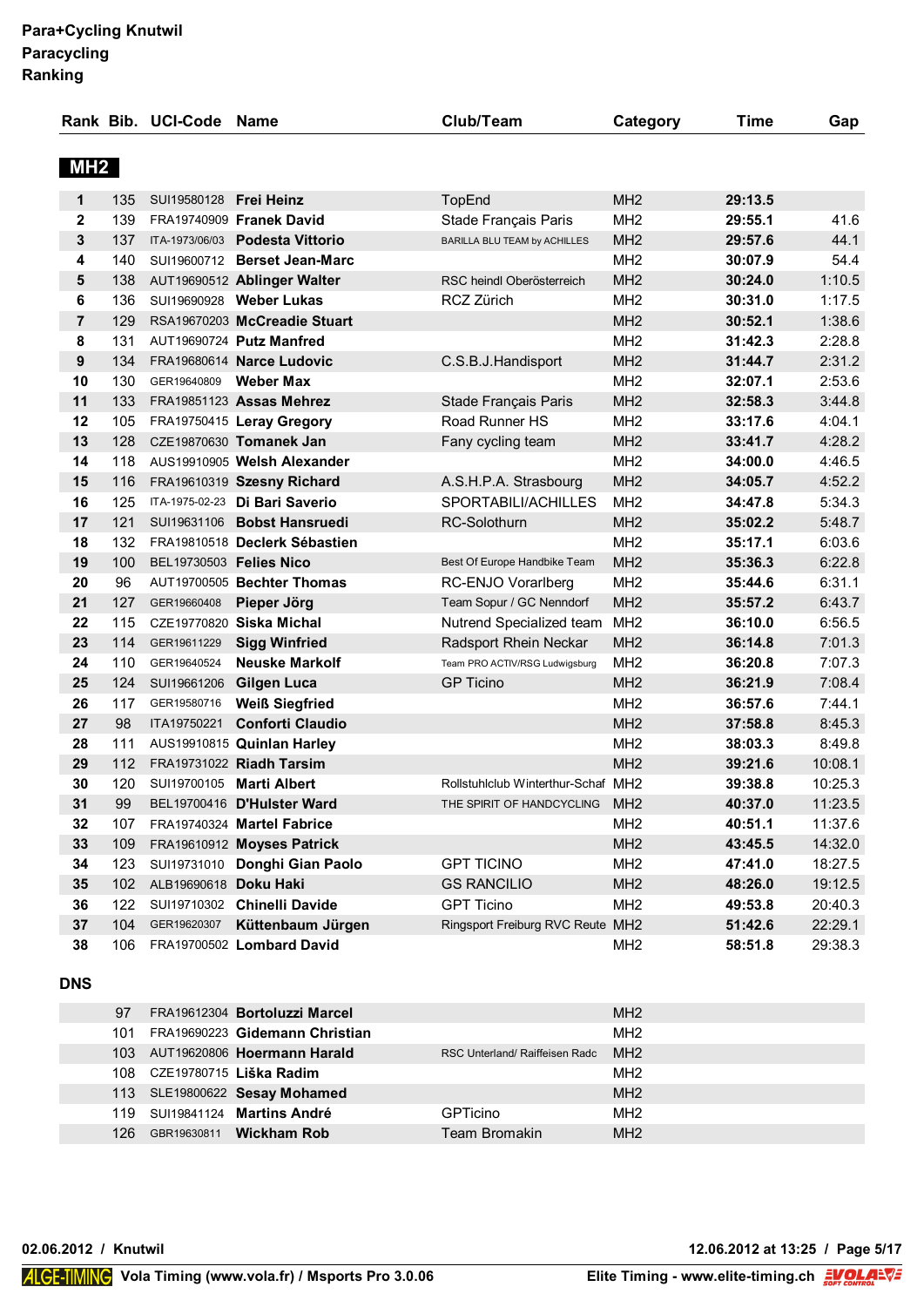|                 |    | Rank Bib. UCI-Code Name |                                  | Club/Team                      | Category        | <b>Time</b> | Gap     |
|-----------------|----|-------------------------|----------------------------------|--------------------------------|-----------------|-------------|---------|
|                 |    |                         |                                  |                                |                 |             |         |
| MH <sub>3</sub> |    |                         |                                  |                                |                 |             |         |
| 1               | 90 | POL19741209 Wilk Rafal  |                                  |                                | MH <sub>3</sub> | 28:37.6     |         |
| $\mathbf 2$     | 91 |                         | FRA19650923 Jeannot Joel         | ECTCC Dordogne / Top End       | MH <sub>3</sub> | 28:47.3     | 9.7     |
| 3               | 89 |                         | AUS19740927 Barley Nigel         |                                | MH <sub>3</sub> | 29:21.6     | 44.0    |
| 4               | 87 |                         | AUT19670712 Sternath Elmar       | ABSV Wien/RSLC Holzkirchen     | MH <sub>3</sub> | 30:07.5     | 1:29.9  |
| 5               | 85 | DEN19630811             | <b>Gerlach Thomas</b>            | Dansk Haandcykelklub           | MH <sub>3</sub> | 31:18.0     | 2:40.4  |
| 6               | 84 |                         | ITA19710731 Achenza Giovanni     |                                | MH <sub>3</sub> | 31:26.9     | 2:49.3  |
| $\overline{7}$  | 88 |                         | FRA19901123 Bosredon Mathieu     | <b>UCB BRIVE</b>               | MH <sub>3</sub> | 32:05.7     | 3:28.1  |
| 8               | 54 | DEN19800908             | Christiansen Kim Klüver          | Danish Handbike Association    | MH <sub>3</sub> | 32:18.7     | 3:41.1  |
| 9               | 83 |                         | SUI19580402 Nietlispach Franz    | carbonbike.ch                  | MH <sub>3</sub> | 32:48.0     | 4:10.4  |
| 9               | 73 | GER19820527             | <b>Gabriel Patrick</b>           | Otto Bock Team GC Nendorf      | MH <sub>3</sub> | 32:48.0     | 4:10.4  |
| 11              | 78 | GER19660301             | <b>Purschke Torsten</b>          | Otto Bock Team                 | MH <sub>3</sub> | 33:02.8     | 4:25.2  |
| 12              | 80 |                         | SUI19760226 Libanore Athos       |                                | MH <sub>3</sub> | 33:22.3     | 4:44.7  |
| 13              | 76 |                         | SVK19640703 Kukla Daniel         |                                | MH <sub>3</sub> | 33:28.5     | 4:50.9  |
| 14              | 72 | GBR19860708             | Alldis Brian                     |                                | MH <sub>3</sub> | 33:44.9     | 5:07.3  |
| 15              | 74 |                         | CZE19750308 Svehla Zbynek        | <b>SK Kontakt Praha</b>        | MH <sub>3</sub> | 34:16.9     | 5:39.3  |
| 16              | 75 |                         | BEL19800416 Vanhaverbeke Stefaan |                                | MH <sub>3</sub> | 34:19.4     | 5:41.8  |
| 17              | 77 |                         | CZE19811018 Bíza Stanislav       | Handbike ?R                    | MH <sub>3</sub> | 34:27.2     | 5:49.6  |
| 18              | 70 |                         | SVK19630814 Selinga Peter        |                                | MH <sub>3</sub> | 34:46.8     | 6:09.2  |
| 19              | 60 |                         | LUX19720817 Wagener Joel         | <b>ACKopstal/Lux Rollers</b>   | MH <sub>3</sub> | 35:45.2     | 7:07.6  |
| 20              | 62 |                         | AUT19630808 Wimmer Wolfgang      | RC-ENJO Vorarlberg             | MH <sub>3</sub> | 35:50.8     | 7:13.2  |
| 21              | 57 |                         | FRA19581213 Hery Patrick         |                                | MH <sub>3</sub> | 36:00.5     | 7:22.9  |
| 22              | 66 |                         | SUI-19740109 Freda Markus        | RC-Zürich                      | MH <sub>3</sub> | 36:37.2     | 7:59.6  |
| 23              | 58 | GER19580426             | <b>Hiebl Rudolf</b>              | SVE Oberdietfurt / SB Rosenhei | MH <sub>3</sub> | 37:13.6     | 8:36.0  |
| 24              | 68 |                         | SUI19840207 Chammartin Nicolas   | <b>CFR Fribourg</b>            | MH <sub>3</sub> | 37:29.4     | 8:51.8  |
| 25              | 61 |                         | LUX19721207 Weyrich Serge        | cci differdange                | MH <sub>3</sub> | 38:24.9     | 9:47.3  |
| 26              | 69 |                         | SUI19620125 Baur Daniel          | RC Zürich                      | MH <sub>3</sub> | 41:32.8     | 12:55.2 |
| 27              | 64 | SUI19930323             | <b>Muster Michel</b>             | <b>RCZS</b>                    | MH <sub>3</sub> | 43:15.1     | 14:37.5 |
| 28              | 67 |                         | SUI19510514 Dürst Erwin          | <b>RC Chur</b>                 | MH <sub>3</sub> | 44:18.6     | 15:41.0 |
| 29              | 71 | NED19731124             | <b>Snippe Seine</b>              | <b>GSC Emmen</b>               | MH <sub>3</sub> | 44:35.7     | 15:58.1 |
| 30              | 65 | SUI19590721             | <b>Müller Guido</b>              | <b>RCZ</b>                     | MH <sub>3</sub> | 48:08.5     | 19:30.9 |
| 31              | 63 | SUI19710411             | <b>Kaufmann Thomas</b>           |                                | MH <sub>3</sub> | 56:11.7     | 27:34.1 |

#### **DNS**

| 55 |             | ITA19681113 Fagone Orazio       |                                   | MH <sub>3</sub> |
|----|-------------|---------------------------------|-----------------------------------|-----------------|
| 56 |             | GER19680703 Fromm Michael       | handbike team kiel / GC Nendor    | MH3             |
| 59 | DEN19720519 | <b>Lund Ture</b>                | Ckkronborg                        | MH <sub>3</sub> |
| 79 |             | DEN19641009 Themsen Anders      | dansk håndcykel klub              | MH <sub>3</sub> |
| 81 |             | AUT19640613 Dolleschal Klaus    | VSC Villach/ABSV Wien             | MH <sub>3</sub> |
| 82 |             | GER19640317 <b>Jeffré Bernd</b> | Team Germany/ GC Nendorf e.V. MH3 |                 |
| 86 |             | ITA19540226 Cratassa Mauro      | Gircolo Camottieri Anniene        | MH <sub>3</sub> |

**02.06.2012 / Knutwil 12.06.2012 at 13:25 / Page 6/17**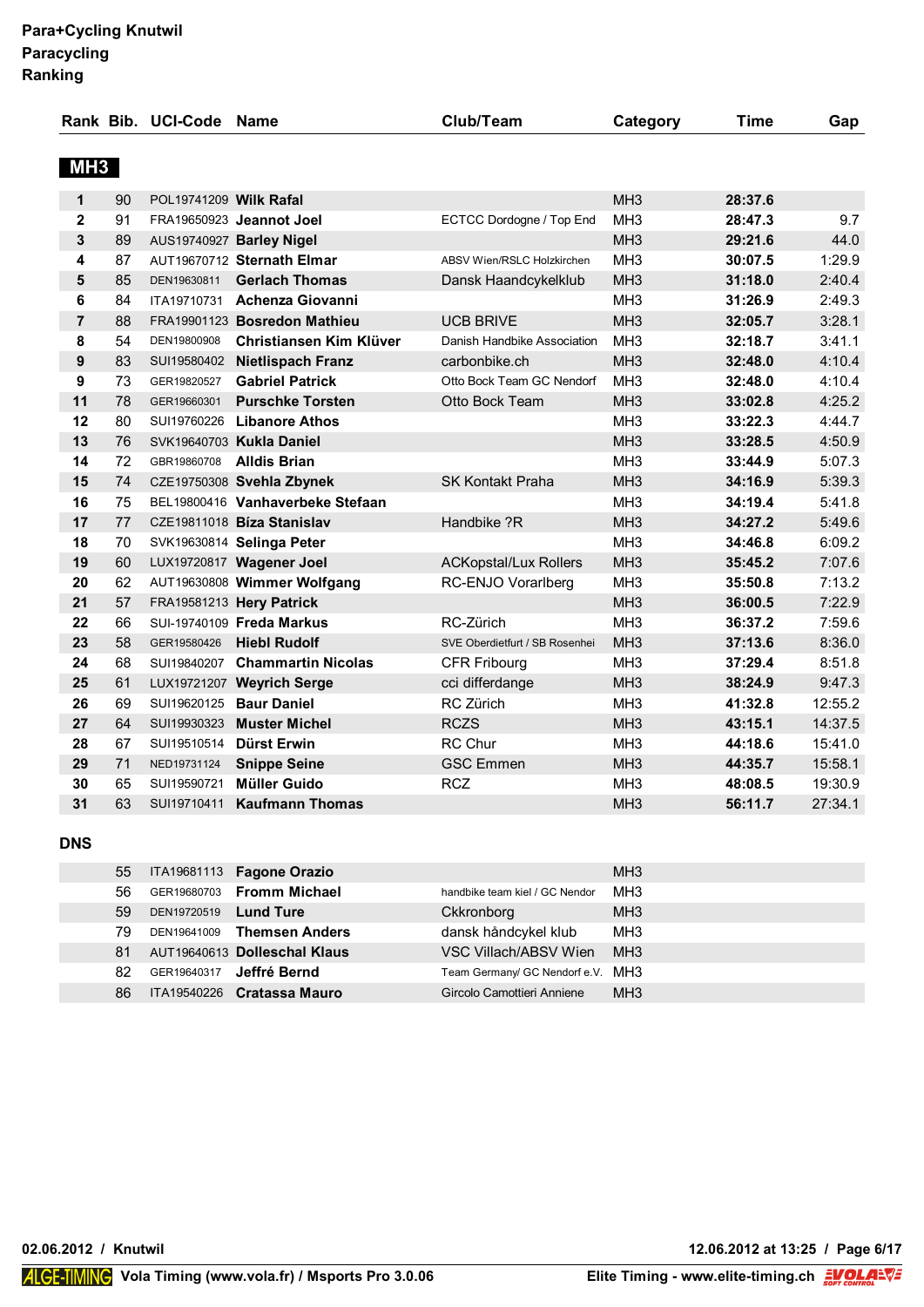|                |    | Rank Bib. UCI-Code Name |                           | Club/Team           | Category        | Time    | Gap     |
|----------------|----|-------------------------|---------------------------|---------------------|-----------------|---------|---------|
|                |    |                         |                           |                     |                 |         |         |
| MH4            |    |                         |                           |                     |                 |         |         |
| 1              | 46 |                         | RSA19730404 Van Dyk Ernst | Top End Invacare    | MH4             | 29:18.4 |         |
| $\overline{2}$ | 45 |                         | AUS19700613 Tripp Stuart  |                     | MH <sub>4</sub> | 30:48.0 | 1:29.6  |
| 3              | 42 | SUI19650321             | <b>Huber Bruno</b>        | <b>RC St.Gallen</b> | MH <sub>4</sub> | 33:18.8 | 4:00.4  |
| 4              | 44 | SUI19620216             | <b>Eberle Walter</b>      | Rollstuhlclub Chur  | MH <sub>4</sub> | 34:48.0 | 5:29.6  |
| 5              | 43 |                         | SUI19911204 Kuster Cédric | <b>RCZS</b>         | MH <sub>4</sub> | 43:05.0 | 13:46.6 |
|                |    |                         |                           |                     |                 |         |         |
| <b>DNS</b>     |    |                         |                           |                     |                 |         |         |
|                | 47 | ITA19661023             | Zanardi Alessandro        |                     | MH <sub>4</sub> |         |         |

**02.06.2012 / Knutwil 12.06.2012 at 13:25 / Page 7/17**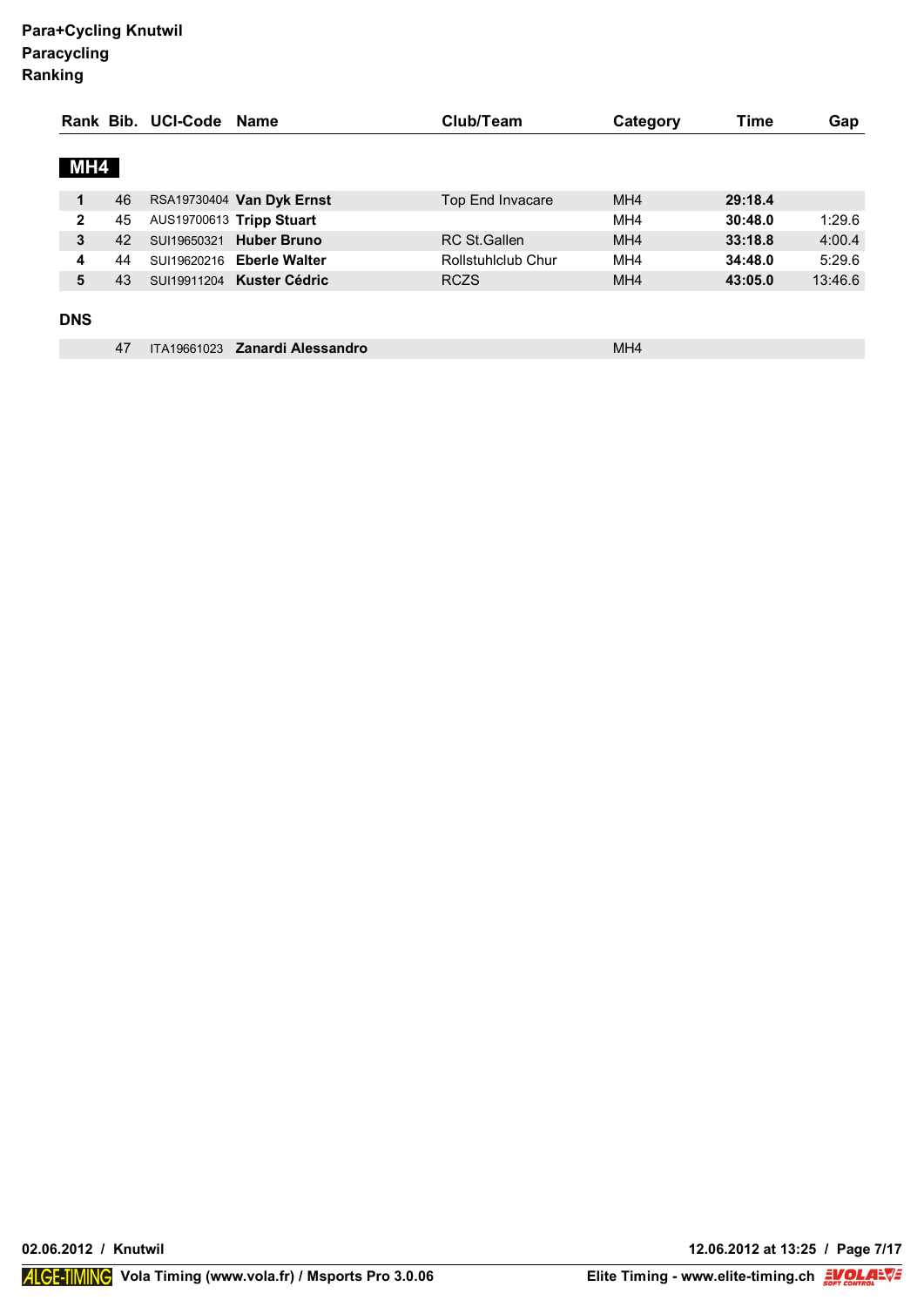|               | Rank Bib. UCI-Code Name |                            | Club/Team                     | Category      | Time    | Gap    |
|---------------|-------------------------|----------------------------|-------------------------------|---------------|---------|--------|
| <b>MHOpen</b> |                         |                            |                               |               |         |        |
| 143.          |                         | USA19601031 Peterson Chris |                               | <b>MHOpen</b> | 22:20.3 |        |
| 144           | SUI19611107             | Müller Meinrad             | <b>RCZ SWITZERLAND</b>        | <b>MHOpen</b> | 23:08.0 | 47.7   |
| 142           |                         | GER 19620318 Ziegler Bernd | Radsport Rheinneckar eV/ Team | <b>MHOpen</b> | 28:15.5 | 5:55.2 |

**02.06.2012 / Knutwil 12.06.2012 at 13:25 / Page 8/17**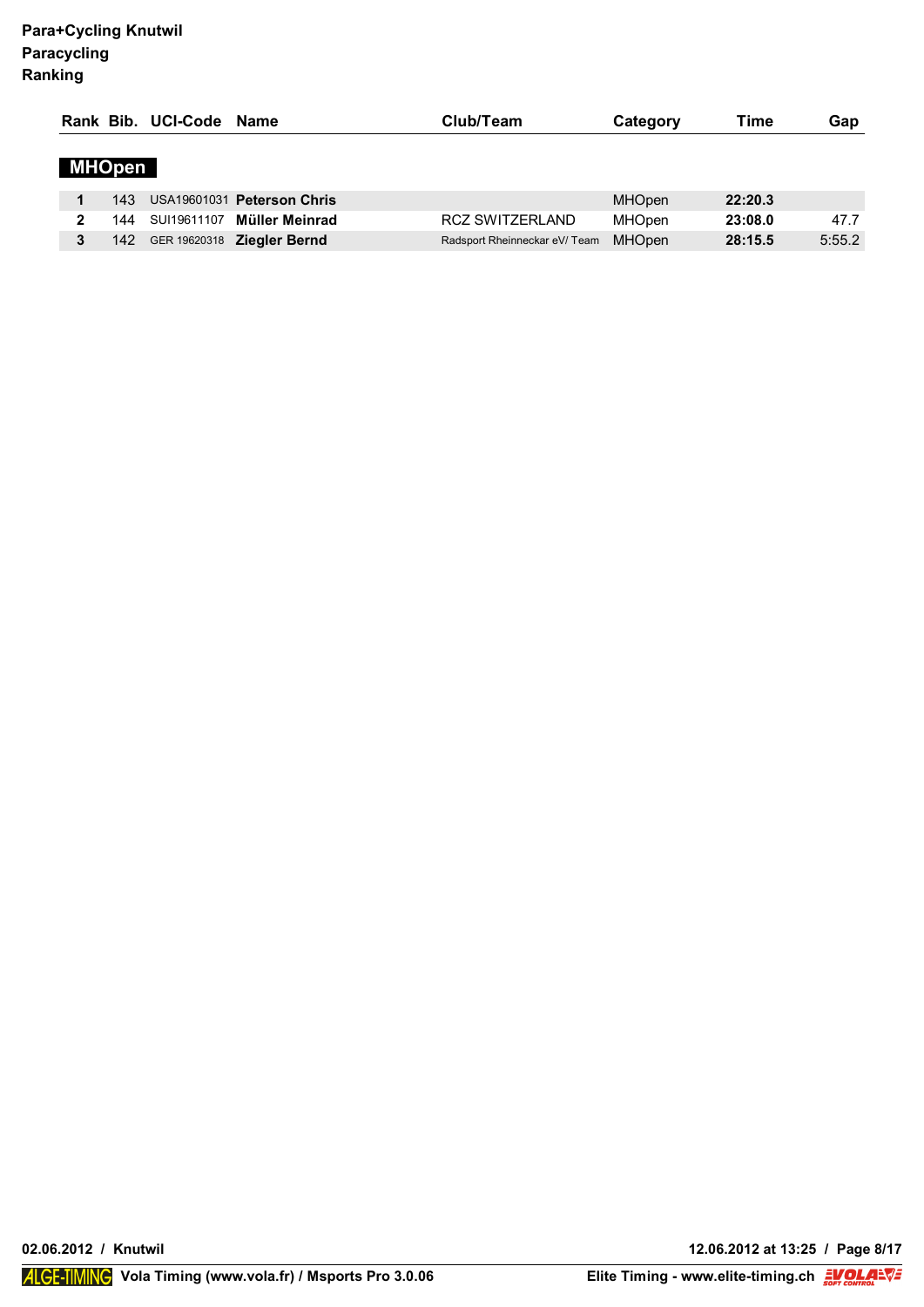|                                             | Time<br>Category<br>Gap                       |
|---------------------------------------------|-----------------------------------------------|
| MT <sub>1</sub>                             |                                               |
| 6<br><b>Neumann Matthias</b><br>GER19680625 | 18:20.0<br>Radsport Rhein-Neckar / RSG He MT1 |

**02.06.2012 / Knutwil 12.06.2012 at 13:25 / Page 9/17**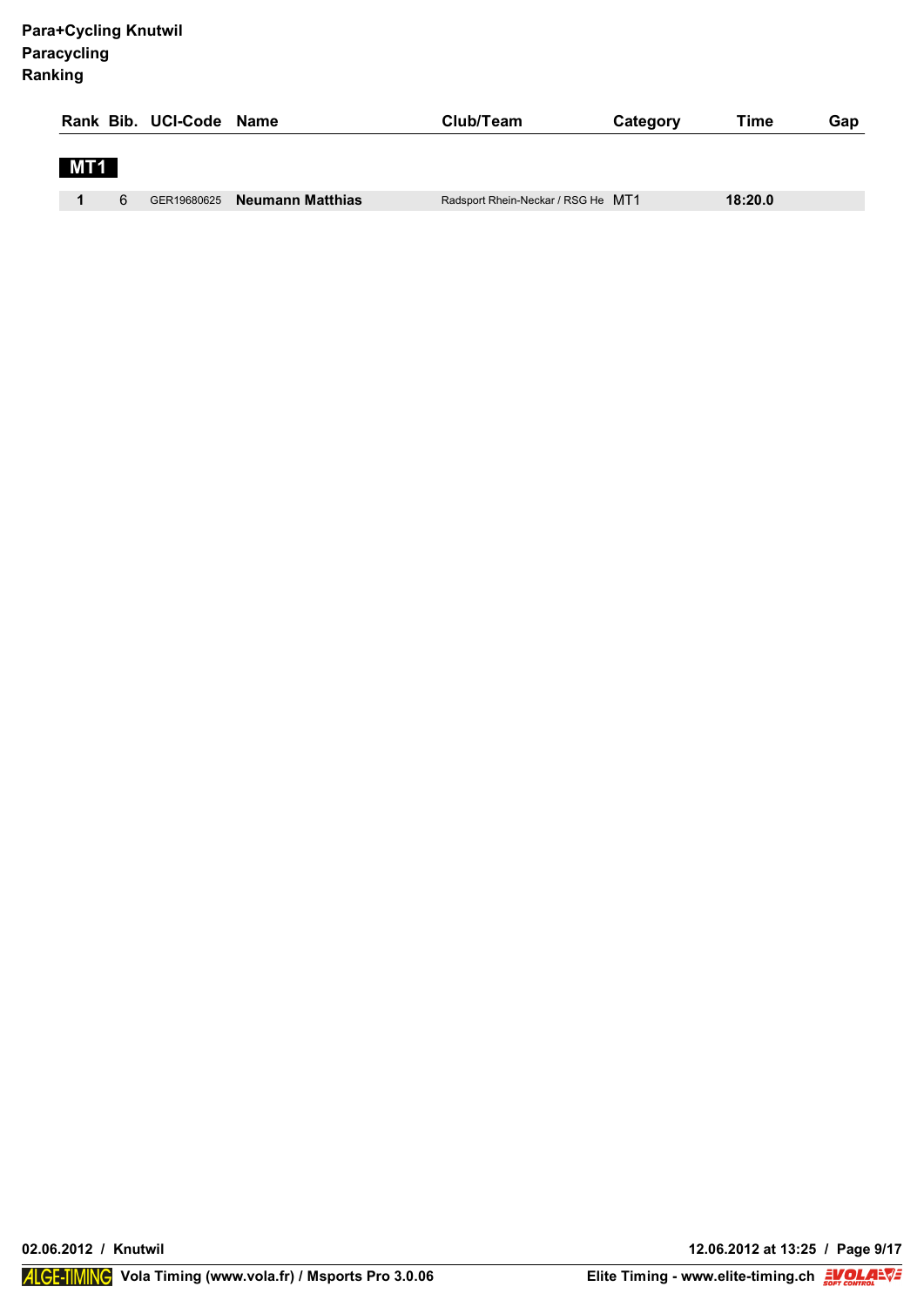|                 |    | Rank Bib. UCI-Code | Name                             | Club/Team                          | Category        | Time    | Gap     |
|-----------------|----|--------------------|----------------------------------|------------------------------------|-----------------|---------|---------|
| MT <sub>2</sub> |    |                    |                                  |                                    |                 |         |         |
|                 | 9  |                    | RSA19830909 Viljoen Gerhard      | South African nation para-cycl MT2 |                 | 18:50.0 |         |
| ົ               | 11 |                    | AUT19660916 Winterleitner Helmut | <b>RC RIH Tulln</b>                | MT <sub>2</sub> | 24:03.8 | 5:13.8  |
|                 | 10 | GER19780106        | <b>Schneider Ansgar</b>          | Stimmel-Sporst.e. V.               | MT <sub>2</sub> | 31:10.2 | 12:20.2 |
|                 | 8  | GER19911019        | Neuhäuser Thomas                 | BSA VfL Brackenheim/ RSG Heilb MT2 |                 | 32:38.0 | 13:48.0 |

**02.06.2012 / Knutwil 12.06.2012 at 13:25 / Page 10/17**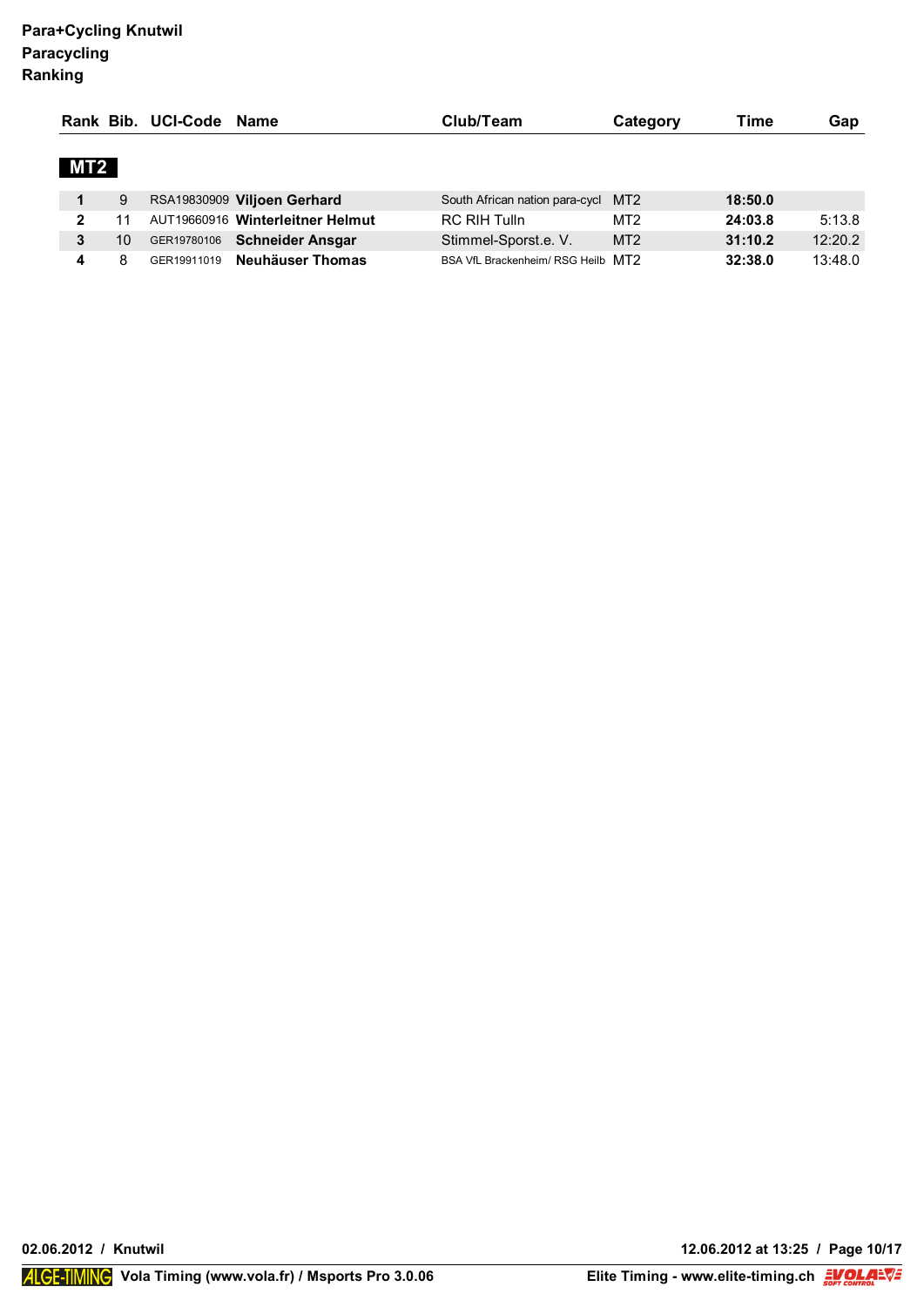|     |              | Rank Bib. UCI-Code Name |                          | Club/Team | Category        | Time    | Gap |
|-----|--------------|-------------------------|--------------------------|-----------|-----------------|---------|-----|
| WC5 |              |                         |                          |           |                 |         |     |
|     | $\mathbf{3}$ |                         | SUI19840110 Tretola Sara |           | WC <sub>5</sub> | 29:31.5 |     |

**02.06.2012 / Knutwil 12.06.2012 at 13:25 / Page 11/17**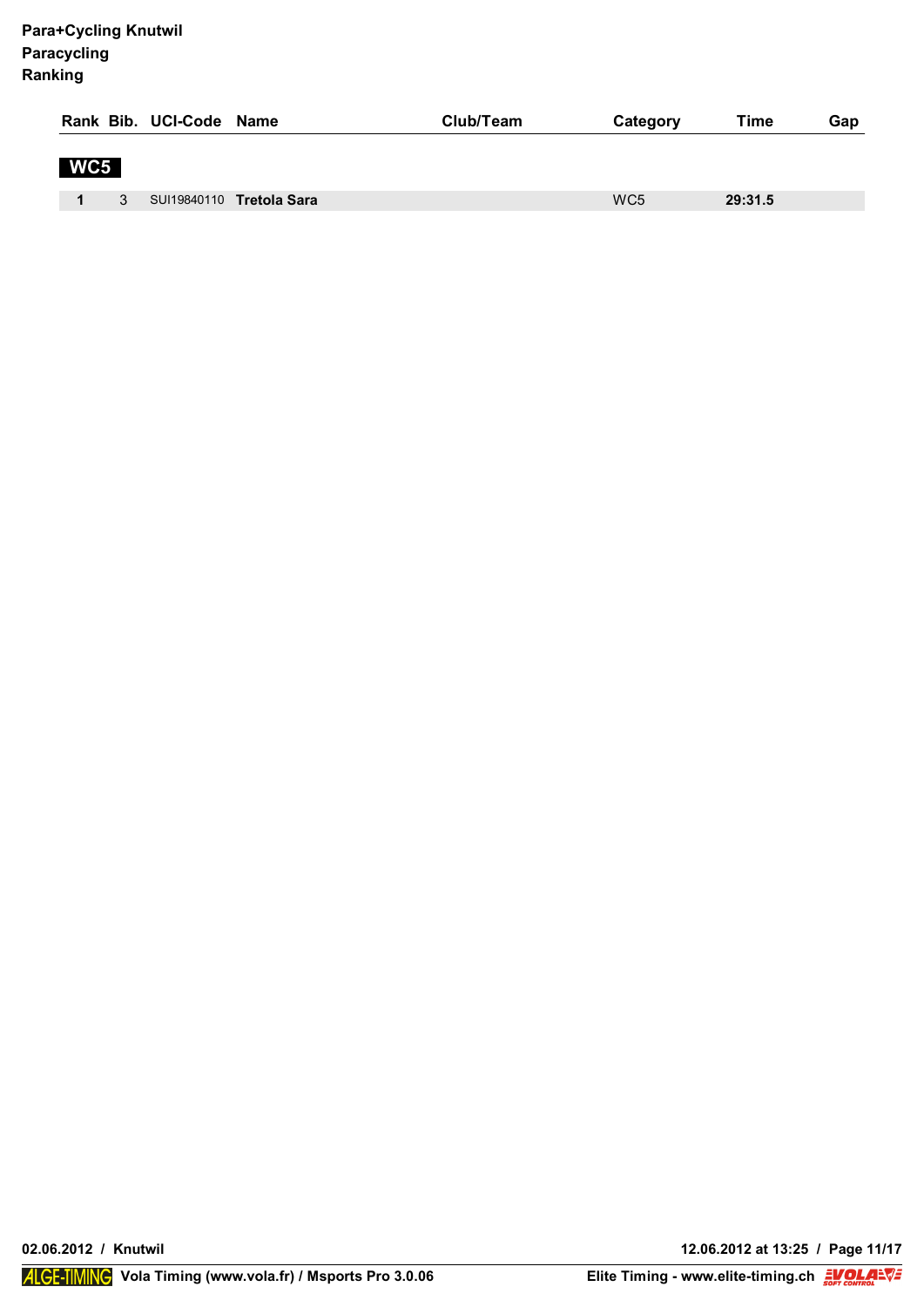|     |    | Rank Bib. UCI-Code Name |                               | Club/Team                      | Category        | Time    | Gap    |
|-----|----|-------------------------|-------------------------------|--------------------------------|-----------------|---------|--------|
| WH1 |    |                         |                               |                                |                 |         |        |
|     | 13 | ITA19701217             | <b>Borelli Monica</b>         | <b>VELO CLUB SOMMESE</b>       | WH <sub>1</sub> | 35:41.4 |        |
| 2   | 12 |                         | ITA19700212 Amadeo Roberta    | TEAM MTB BEE AND BIKE BREGNANO | WH <sub>1</sub> | 36:10.8 | 29.4   |
|     | 14 |                         | SUI19690613 <b>Schmid Pia</b> | <b>RCZS</b>                    | WH <sub>1</sub> | 42:25.7 | 6:44.3 |

**02.06.2012 / Knutwil 12.06.2012 at 13:25 / Page 12/17**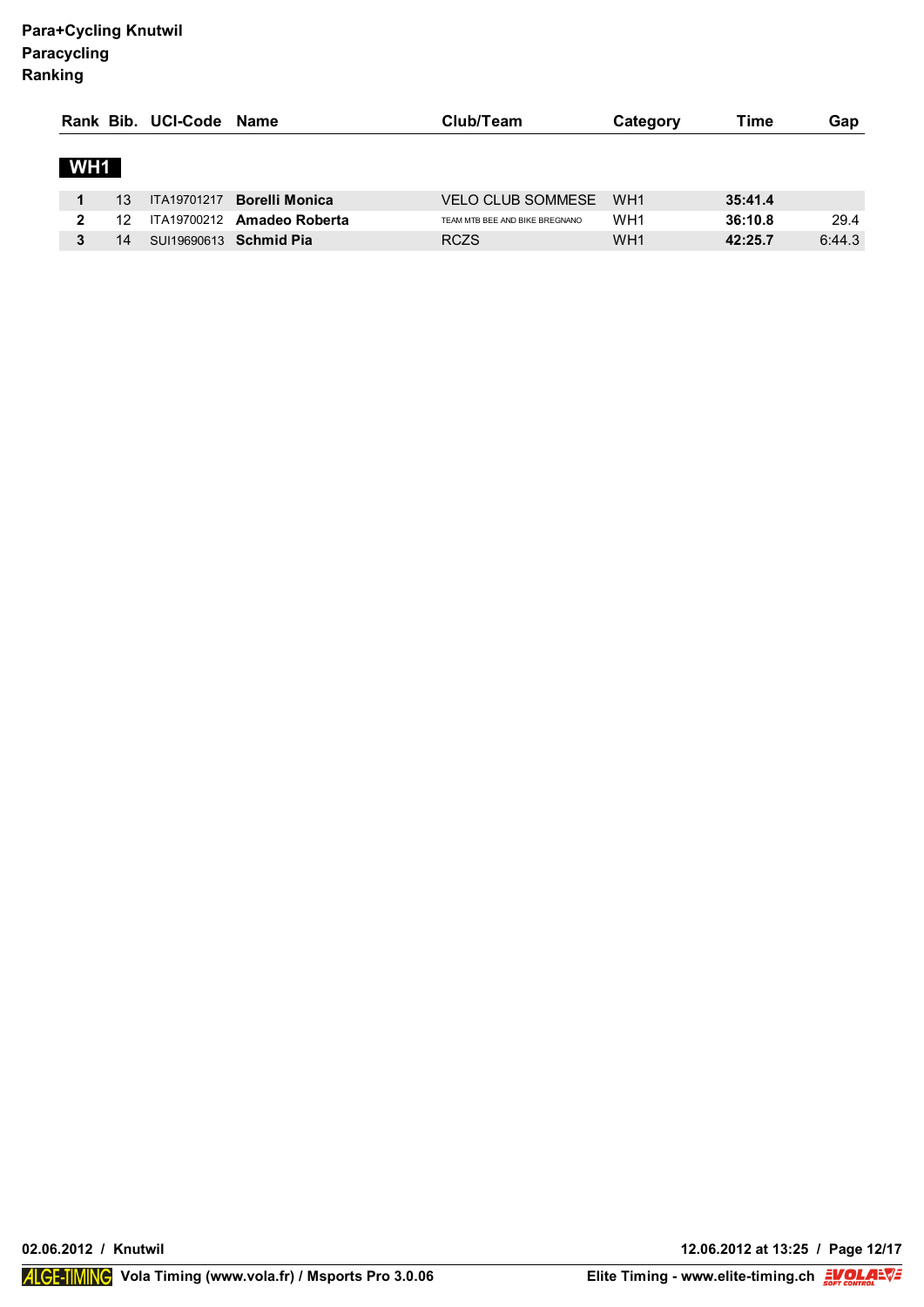|                 |    | Rank Bib. UCI-Code Name |                                 | Club/Team            | Category        | Time    | Gap    |
|-----------------|----|-------------------------|---------------------------------|----------------------|-----------------|---------|--------|
| WH <sub>2</sub> |    |                         |                                 |                      |                 |         |        |
|                 | 95 |                         | SUI19760622 Schwaller Ursula    | VC Kerzers           | WH <sub>2</sub> | 34:29.1 |        |
| $\mathbf{2}$    | 93 |                         | ITA19781209 Fenocchio Francesca | <b>SPORTABILI</b>    | WH <sub>2</sub> | 35:59.8 | 1:30.7 |
| 3               | 94 | GBR19710625             | Darke Karen                     | <b>Great Britain</b> | WH <sub>2</sub> | 36:11.7 | 1:42.6 |
|                 | 92 |                         | SVK19630323 Oroszova Anna       |                      | WH <sub>2</sub> | 41:55.0 | 7:25.9 |

**02.06.2012 / Knutwil 12.06.2012 at 13:25 / Page 13/17**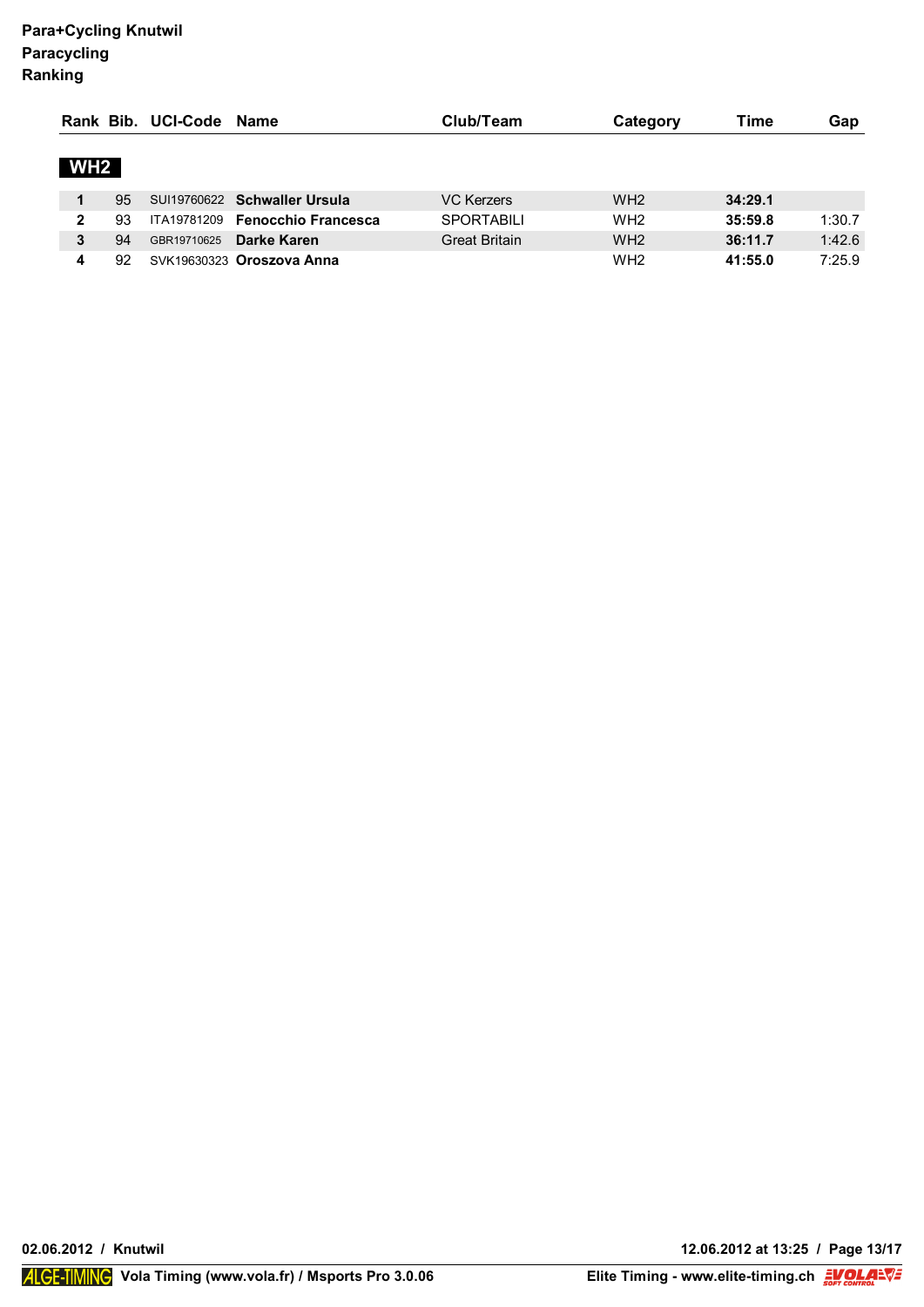|                 |    | Rank Bib. UCI-Code | Name                      | Club/Team                | Category        | Time      | Gap     |
|-----------------|----|--------------------|---------------------------|--------------------------|-----------------|-----------|---------|
|                 |    |                    |                           |                          |                 |           |         |
| WH <sub>3</sub> |    |                    |                           |                          |                 |           |         |
| 1               | 53 | SUI19691209        | <b>Graf Sandra</b>        | RC St. Gallen            | WH <sub>3</sub> | 36:14.4   |         |
| $\mathbf{2}$    | 51 | SUI19540502        | <b>Huser Theres</b>       | <b>RC Zentralschweiz</b> | WH <sub>3</sub> | 42:11.5   | 5:57.1  |
| 3               | 48 | GBR19650112        | <b>McTernan Elizabeth</b> | Alford Wheelers          | WH <sub>3</sub> | 58:01.9   | 21:47.5 |
| 4               | 49 | GER19650918        | <b>Mollo Claudia</b>      |                          | WH <sub>3</sub> | 1h15:11.0 | 38:56.6 |
| <b>DNS</b>      |    |                    |                           |                          |                 |           |         |
|                 | 50 | SUI19960131        | <b>Frey Bettina</b>       | RC Aargau                | WH <sub>3</sub> |           |         |
|                 | 52 | GBR19790425        | <b>Morris Rachel</b>      | <b>Great Britain</b>     | WH <sub>3</sub> |           |         |

**02.06.2012 / Knutwil 12.06.2012 at 13:25 / Page 14/17**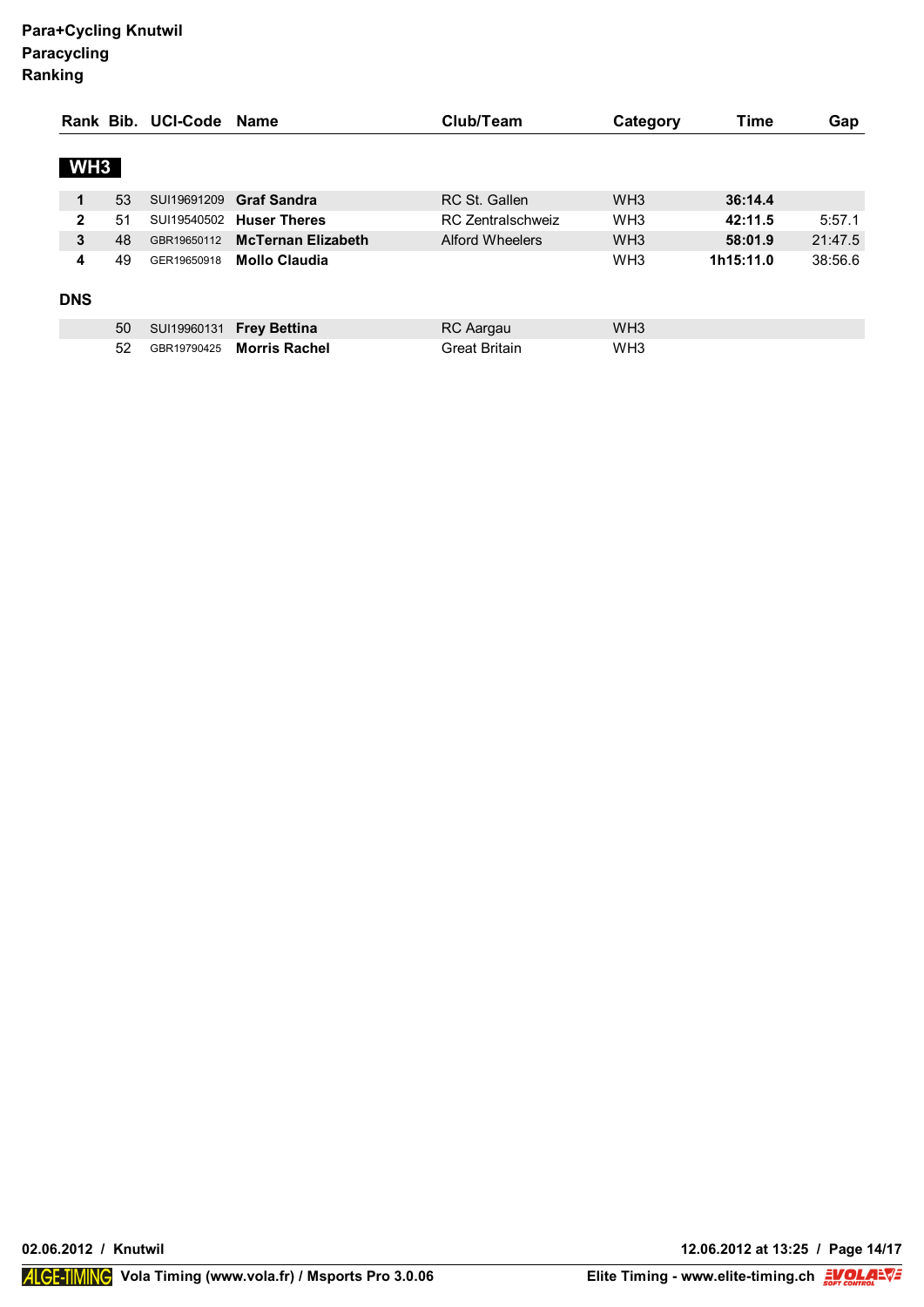|     |    | Rank Bib. UCI-Code Name |                       | Club/Team       | Category | Time    | Gap    |
|-----|----|-------------------------|-----------------------|-----------------|----------|---------|--------|
| WH4 |    |                         |                       |                 |          |         |        |
|     | 41 | GER19710321             | Eskau Andrea          |                 | WH4      | 31:49.6 |        |
| 2   | 40 | GER19601012             | <b>Vieth Dorothee</b> | hsv             | WH4      | 34:08.9 | 2:19.3 |
| 3   | 39 | NED19680417             | Jansen Jennette       | <b>GSCEmmen</b> | WH4      | 38:31.1 | 6:41.5 |

**02.06.2012 / Knutwil 12.06.2012 at 13:25 / Page 15/17**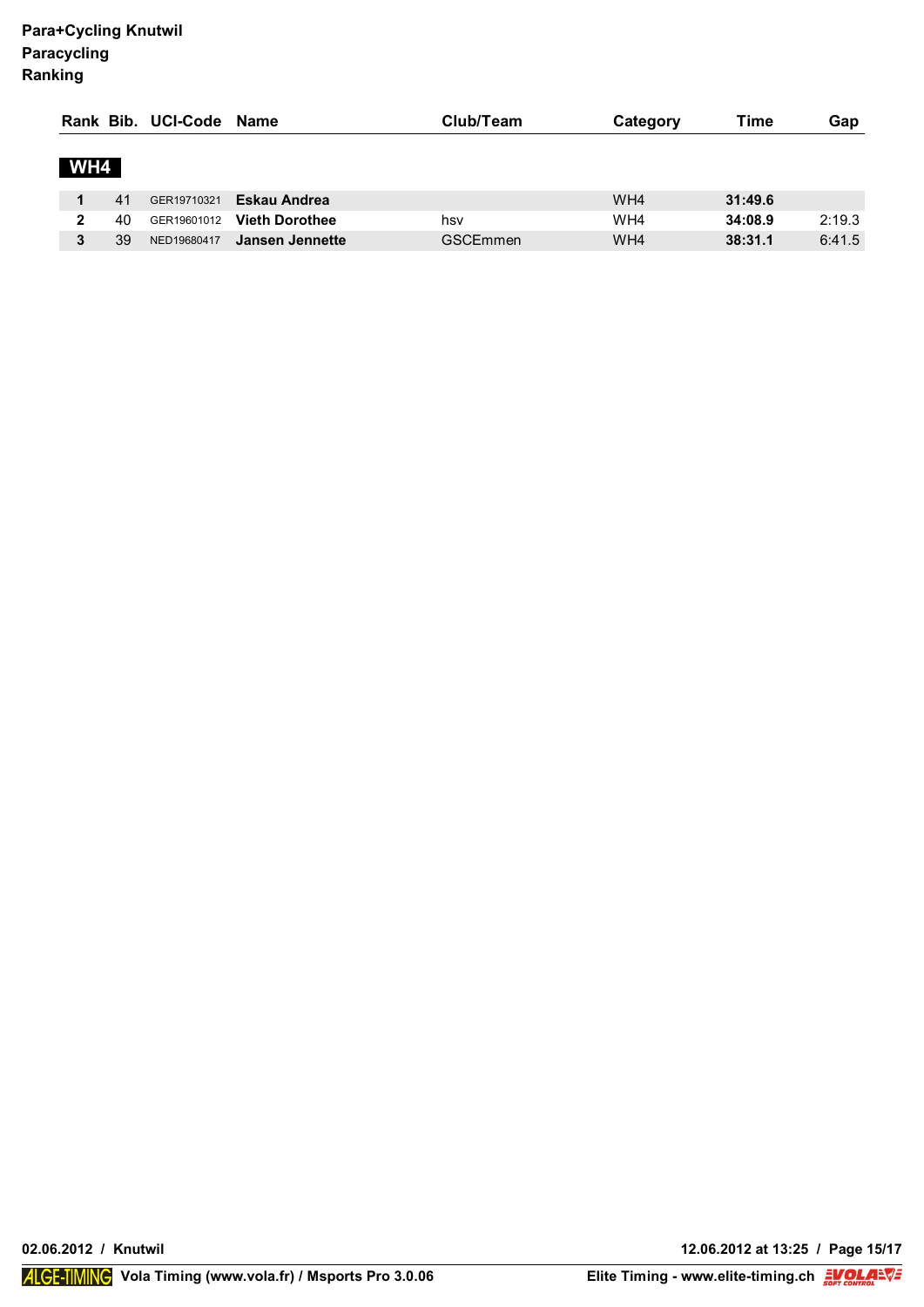|               |     | Rank Bib. UCI-Code Name |                               | Club/Team | Category      | Time    | Gap |
|---------------|-----|-------------------------|-------------------------------|-----------|---------------|---------|-----|
| <b>WHOpen</b> |     |                         |                               |           |               |         |     |
|               | 141 |                         | GER19791029 Gallenbach Nadine | RC Zürich | <b>WHOpen</b> | 30:31.4 |     |

**02.06.2012 / Knutwil 12.06.2012 at 13:25 / Page 16/17**